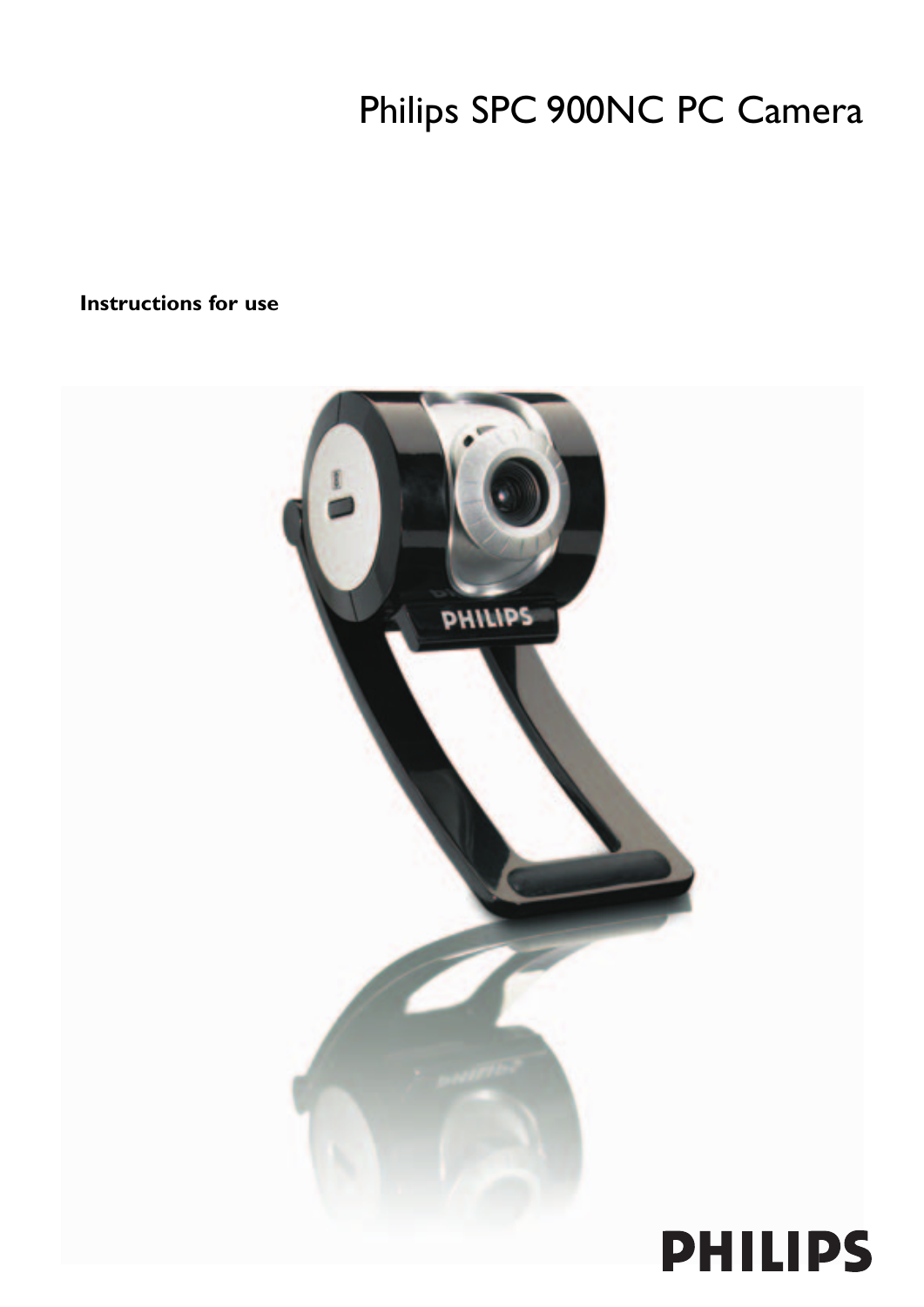## **Introduction**

## **Philips SPC 900NC PC Camera**

The Philips SPC 900NC PC Camera you have just purchased is manufactured to the highest standards and will give you years of trouble-free use. Brilliant images and blazing colours, that's what you get with the SPC 900NC PC Camera. Forget about installing interface cards and separate power supplies, because you don't need them any more. Power is supplied direct to the camera through the USB cable and the camera returns audio and video straight to your PC!

After installation, the new camera can be used for all sorts of applications, such as:

- Video conferencing: use the Philips SPC 900NC PC Camera for video chatting and conferencing (the Philips SPC 900NC PC Camera works with MSN Messenger, Yahoo! Messenger, AOL Messenger, Windows NetMeeting and Windows Messenger);
- Video e-mail / Video capture: create your own video presentations, video mail, product demonstrations, training videos, Internet clips etc.;
- **Snapshot images:** use images in presentations, create postcards, or send them via e-mail or on diskette.The camera works with all applications that use the TWAIN interface to acquire an image.
- **Editing and special effects:** after recording the images you want with the Philips SPC 900NC PC Camera, the images can be easily edited using image or video editing programs.

The following sections in this manual give a step-by-step description of the installation process and explain how to use the Philips SPC 900NC PC Camera.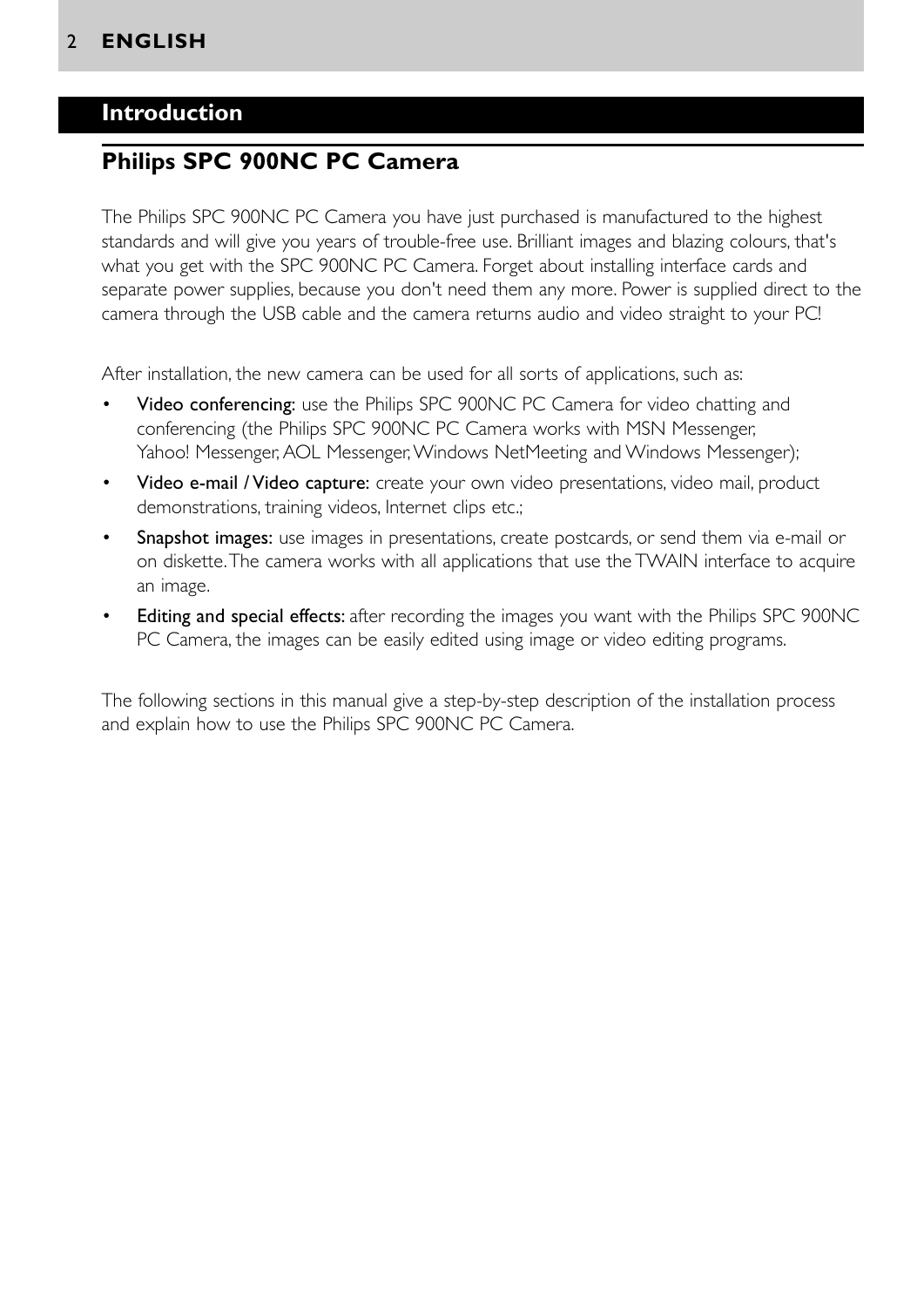# **Contents**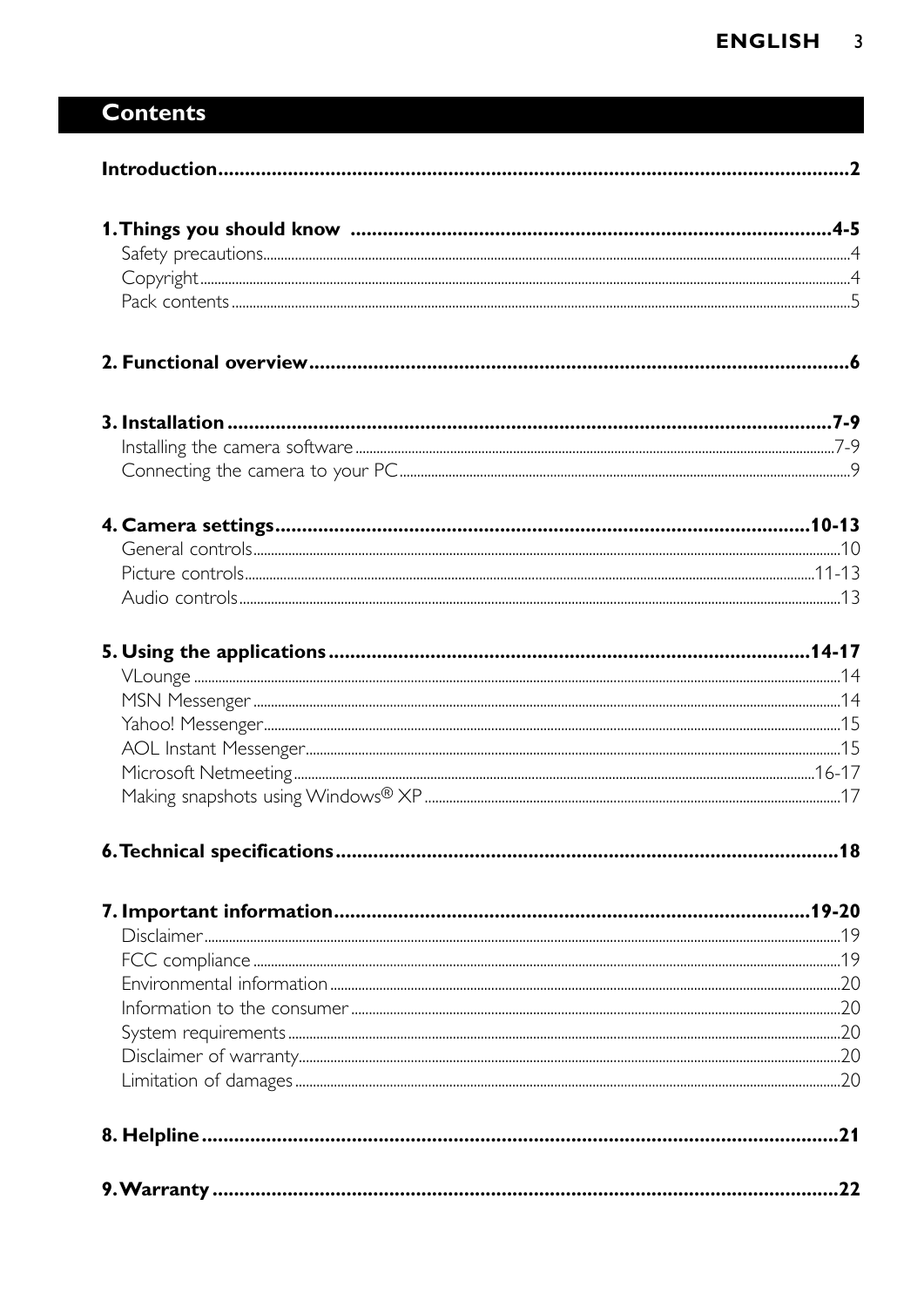# **1.Things you should know**

Please read the following instructions carefully, and retain them for future reference. It may be helpful to have the instructions for use for the PC at hand for reference.

### **Safety precautions**

Observe the following guidelines to ensure that the camera will operate safely and to prevent defects.

- Do not use your camera in environments outside the following range: temperature:  $0^{\circ}$ C to 40°C, relative humidity: 45% ~ 85%.
- Do not use or store your camera in/under:
	- direct sunlight exposure;
	- very humid and dusty environment;
	- near any kind of heat sources;
- If your camera gets wet, dry it with soft cloth as soon as possible.
- If the lens is dirty, please use the lens brush or soft cloth to clean the lens. Do NOT touch the lens with your fingers.
- Clean the outside of the camera with a soft cloth.
- Do NOT use cleaning fluids based on alcohol, methylated spirit, ammonia, etc.
- Do NOT attempt to disassemble or repair your camera by yourself. Do not open the camera. In the event of technical difficulties return it to your Philips retailer.
- Do NOT use your camera in the water.
- Protect the camera from oil, vapour, steam, moisture, and dust.
- Never point the camera lens at the sun.

# **Copyright**

Copyright© 2003 by Philips Consumer Electronics B.V. All rights reserved.

No part of this publication may be reproduced, transmitted, transcribed, stored in a retrieval system or translated into any language or computer language, in any form or by any means, electronic, mechanical, magnetic, optical, chemical, manual or otherwise, without prior written permission from Philips. Brands and product names are trademarks or registered trademarks of their respective companies.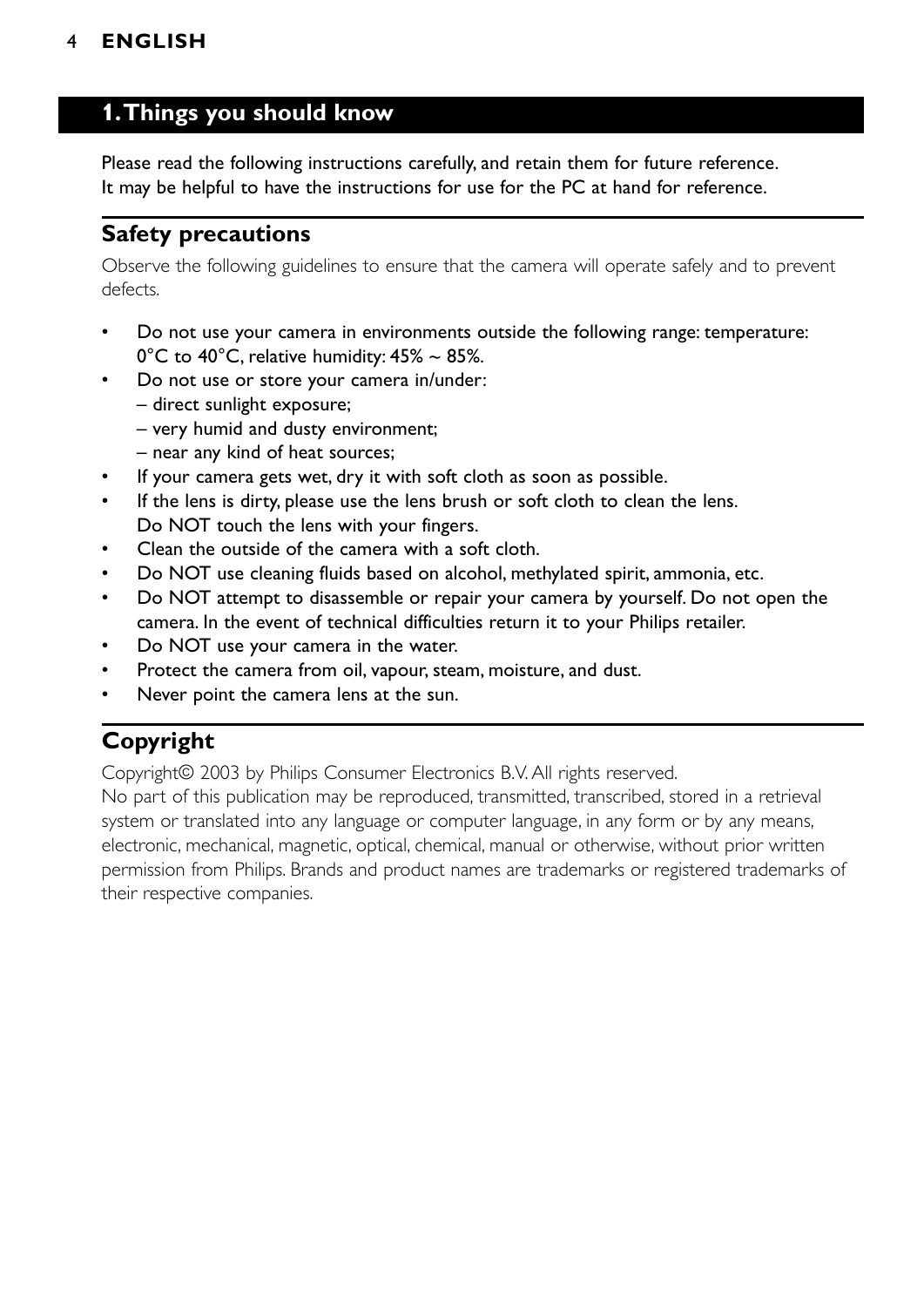# **Pack contents**

Please check that the following items are packed in the Philips SPC 900NC box. They are provided to help you set up and use your Philips SPC 900NC.





*Philips SPC 900NC Installation CD-ROM Quick Installation Guide including manual* 

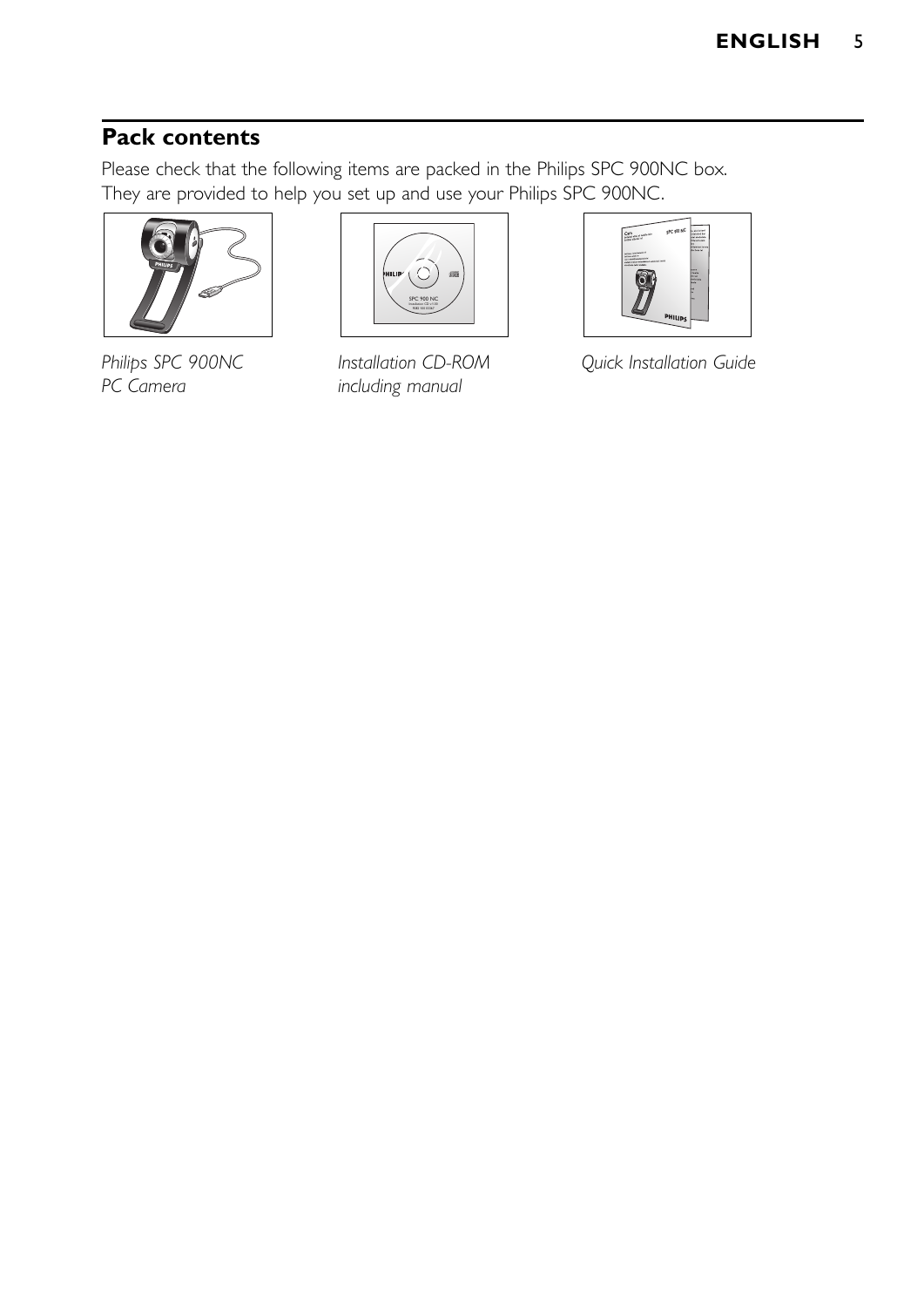# **2. Functional overview**



#### **1 Viewing angle**

For manually changing the vertical angle of the camera.

# **2 Quicklaunch button**

For quick and easy start-up of the VLounge software.

#### **3 Rotating lens**

For adjusting the focus of the image manually.

**4 Clamp with rubber rim** For attaching the camera to your monitor.

#### **5 USB cable**

For connecting the camera to a USB port of the PC. The camera will derive its power from the PC when it is connected.

- **6 Snapshot button** For taking photos.
- **7 Built in digital microphone** For adding sound when video chatting and recording.

# **8 Screw thread**

For moutning the camera to a tripod.

### **9 Activity LED**

Lights up when the camera is in use.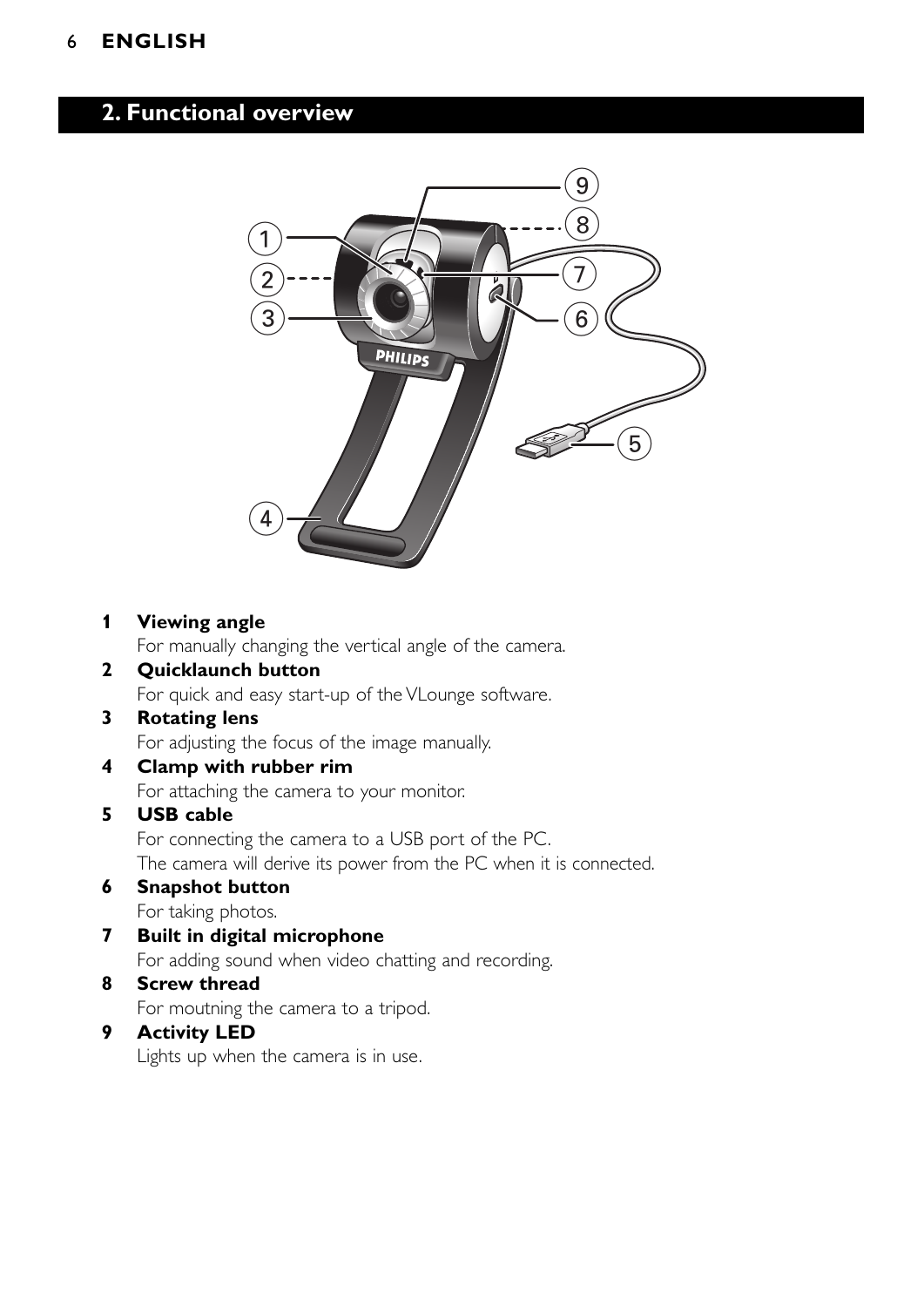# **3. Installation**

### **Installing the camera software**

The software supplied only works on PCs with the operating systems Microsoft® Windows® 98SE, ME, 2000 and XP.

#### *Notes!*

- *Unplug all your USB devices (except USB keyboard and USB mouse) before you start.*
- *Do not plug in your USB camera yet. Run the Installation CD-ROM first.*

Cancel

- *Have your Windows*® *CD-ROM at hand.*
- **1** Place the installation CD-ROM in your computer's CD-ROM-/DVD drive.



0K

> After a couple of seconds the the 'Language selection' screen appears automatically.

#### *Note!*

*If the 'Language selection' screen does not appear automatically, open the Microsoft® Windows® Explorer and double click on the 'Set-up.exe' icon in the CD-ROM directory.*

#### **2** Select your language and click on the 'OK' button.

> The following screen appears.

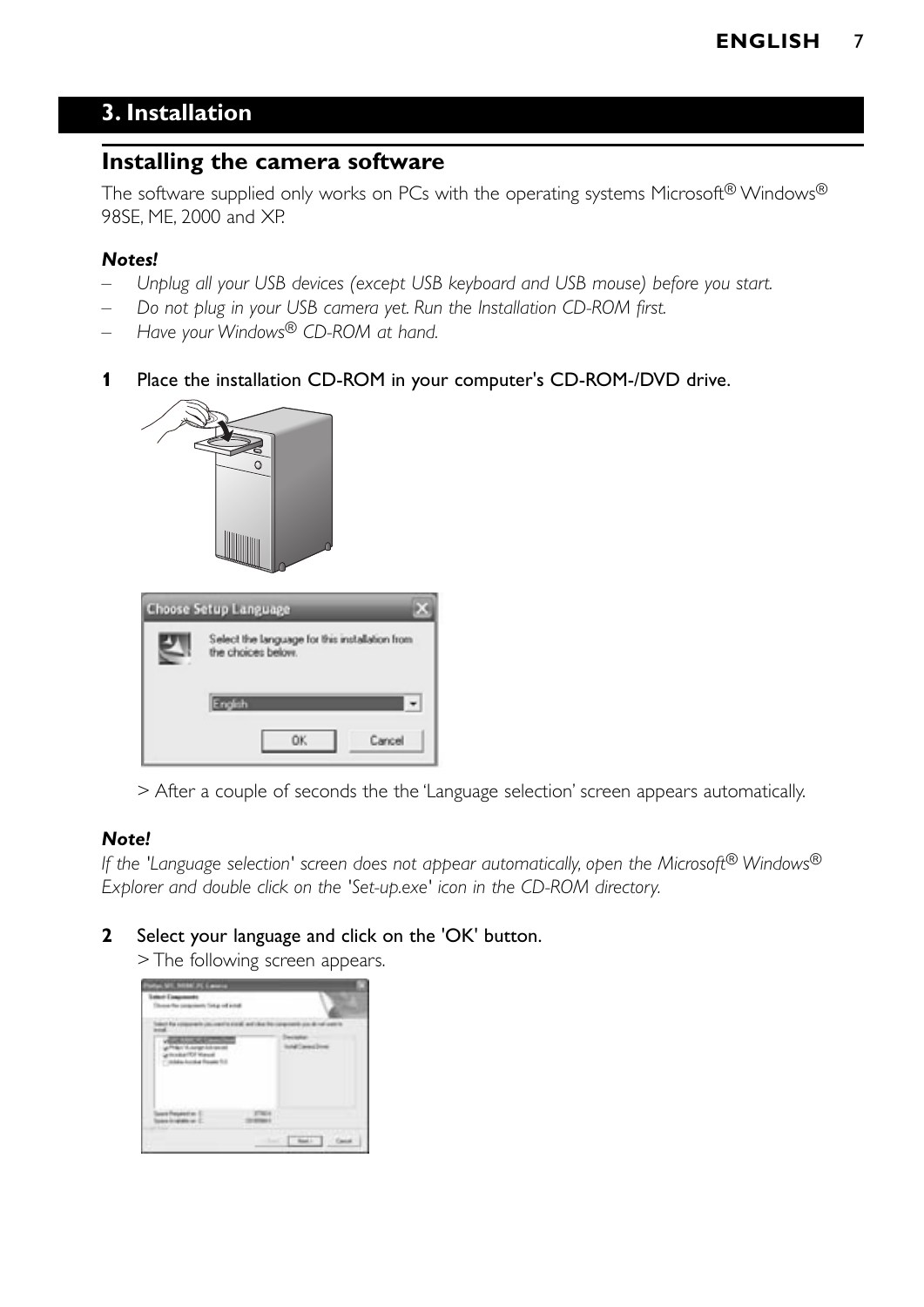**3** Select at least the 'SPC 900NC PC Camera Driver' and click on the 'OK' button.

> The following software license agreement appears.

Click on 'Agree' to continue the installation.



> The following screen, including a progress bar, appears.



> The screen below appears when the installation was successful.

You can now connect your PC Camera after you rebooted your PC.



#### *Note!*

*The SPC 900NC PC Camera is 'XP Plug & Play'.*

*This means if you are running Windows XP and you have installed Service Pack 2 and the latest Microsoft Windows XP updates you don't need to install the SPC 900NC PC Camera driver. Simply plug in the camera and you can start using your SPC 900NC PC Camera.*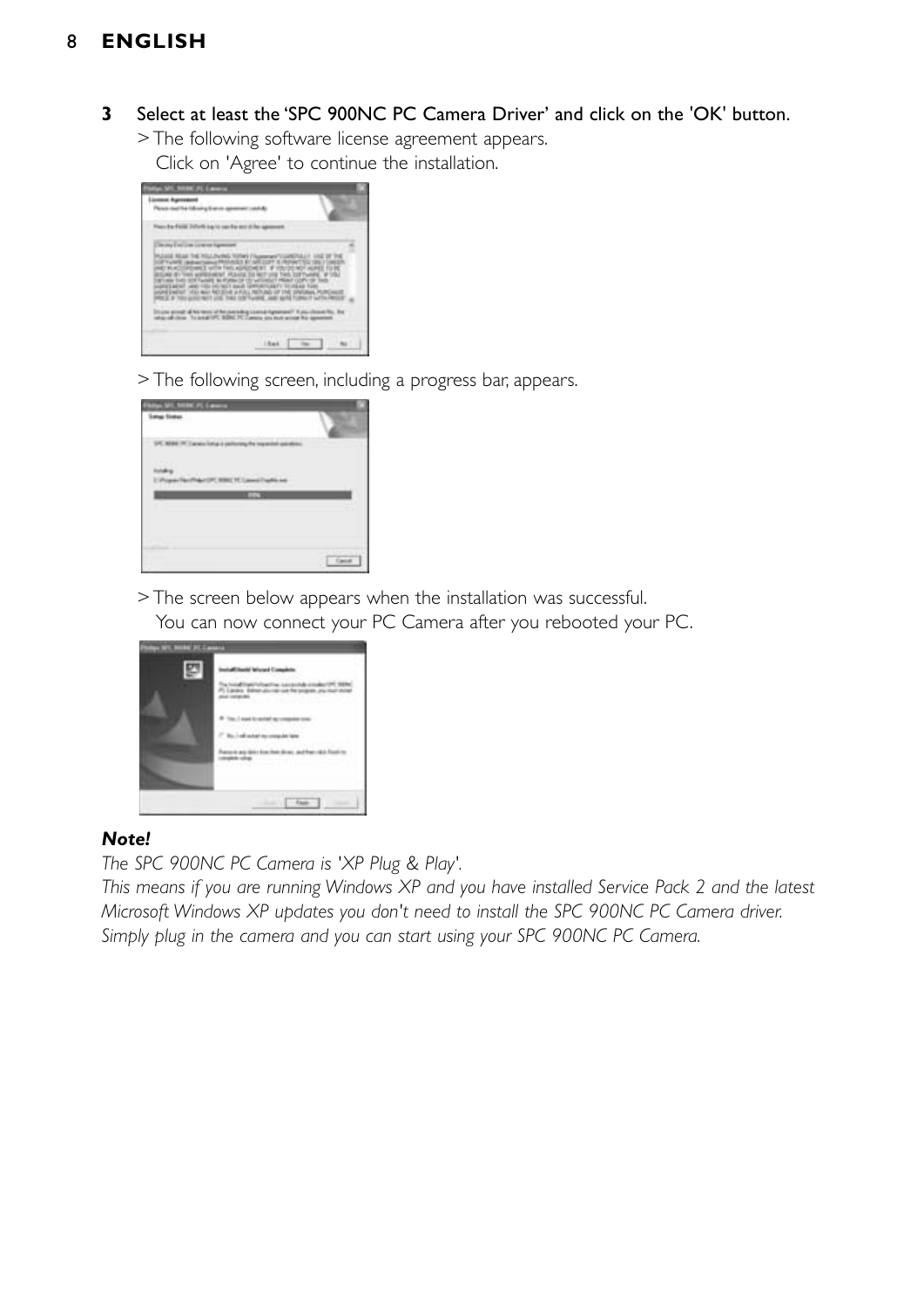# **Connecting the camera to your PC**<br>**1** Be sure to run the installation CD first before

- **1** Be sure to run the installation CD *first, before* connecting the camera to the PC.
- **2** Turn on the PC.
- **3** Connect the USB plug of the USB cable to a USB port of the PC. > The camera will now derive its power from the PC.
- **4** Use the clamp and the two rubber rims to attach the camera to your PC monitor or laptop screen or fold out the clamp and place the camera on your desk.

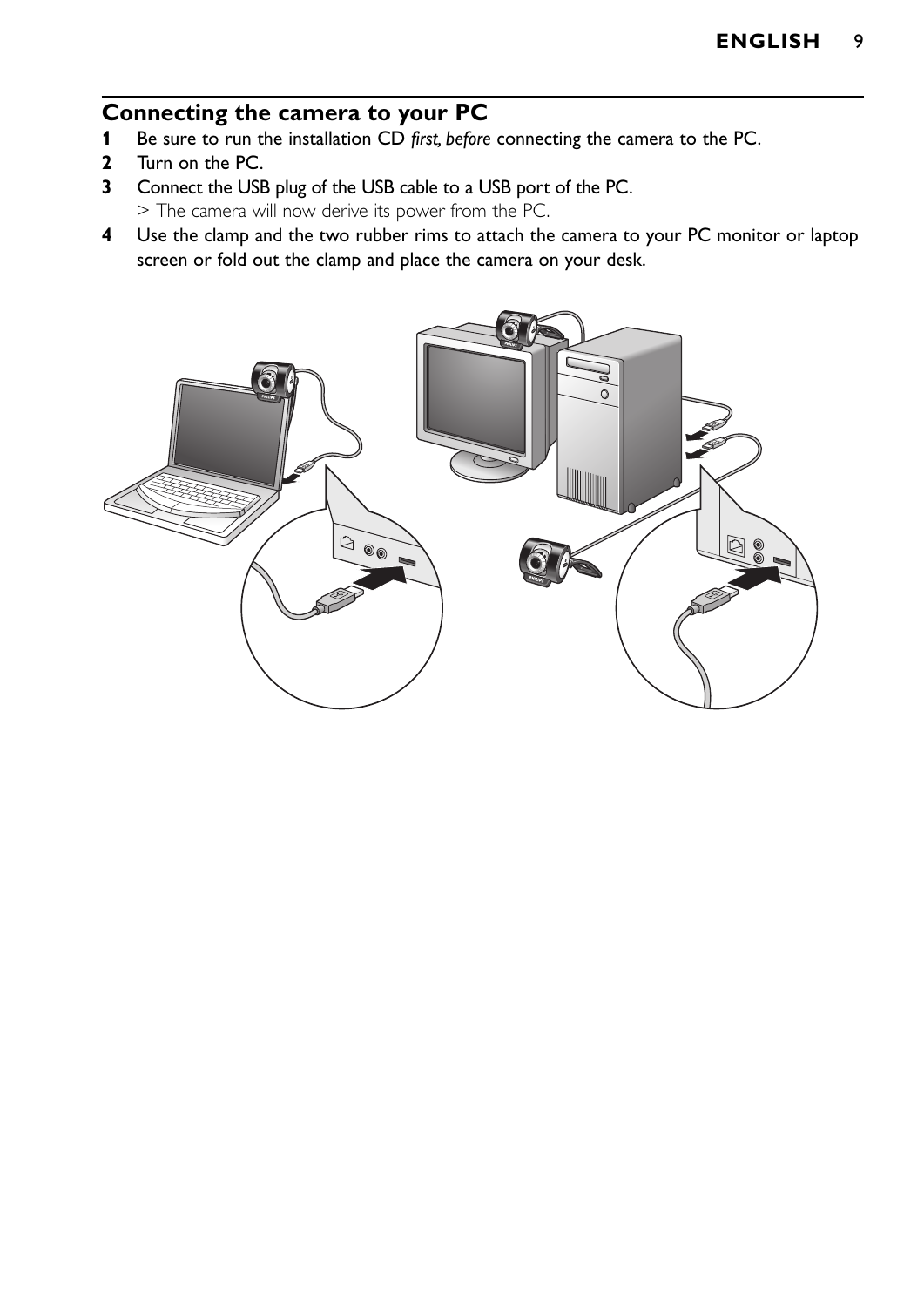### **4. Camera settings**

The Philips SPC 900NC properties (audio and video) can be changed from within an application, or independently by clicking the VProperty icon ', ' I which can be found in the Windows taskbar bottom right of your screen. Most applications can show a 'live preview' video image on your monitor. Always use this option to see the effect of changed settings on your screen.

| Properties   |                           |                |       |
|--------------|---------------------------|----------------|-------|
|              | General Picture Audio     |                |       |
| $\mathbf{1}$ | Flickerless image         | $On \subset$   | Off G |
|              | m<br>Region               | Europe (50 Hz) | E     |
|              | Face tracking             | $On \subset$   | off ⊕ |
|              | Digital zoom              | On C           | Off G |
|              | Level.                    | ٠<br>٠<br>4.5  |       |
|              | Picture enhancer          | On $G$         | off C |
|              | Level                     |                |       |
|              | m<br>Trimension demo mode | on $\subset$   | Off F |

#### 1 **Flickerless Image**

The Flickerless option should only be used under flickering light conditions (e.g. fluorescent or neon lamps) to prevent flickering or strangely coloured video images. If this option is used under normal lighting conditions the video image may be overexposed.

#### 2 **Face tracking**

If you enable the face tracking option the camera will track your face.This will give your more convenience while video chatting, because you don't need to sit still during your video conversation.

#### 3 **Digital zoom**

Use the digital zoom option if you would like to get an object closer.You can use the level bar to zoom in or out.

#### 4 **Picture enhancer**

Use the picture enhancement option if you would like to increase the sharpness and the details of the image produced by your SPC 900NC PC Camera.The picture enhancement feature enables Philips patented Pixel Plus technology. By using the level bar you can adjust the level of Pixel Plus added to the live video of your PC Camera.

Picture enhancement technology is powered by Philips Trimension

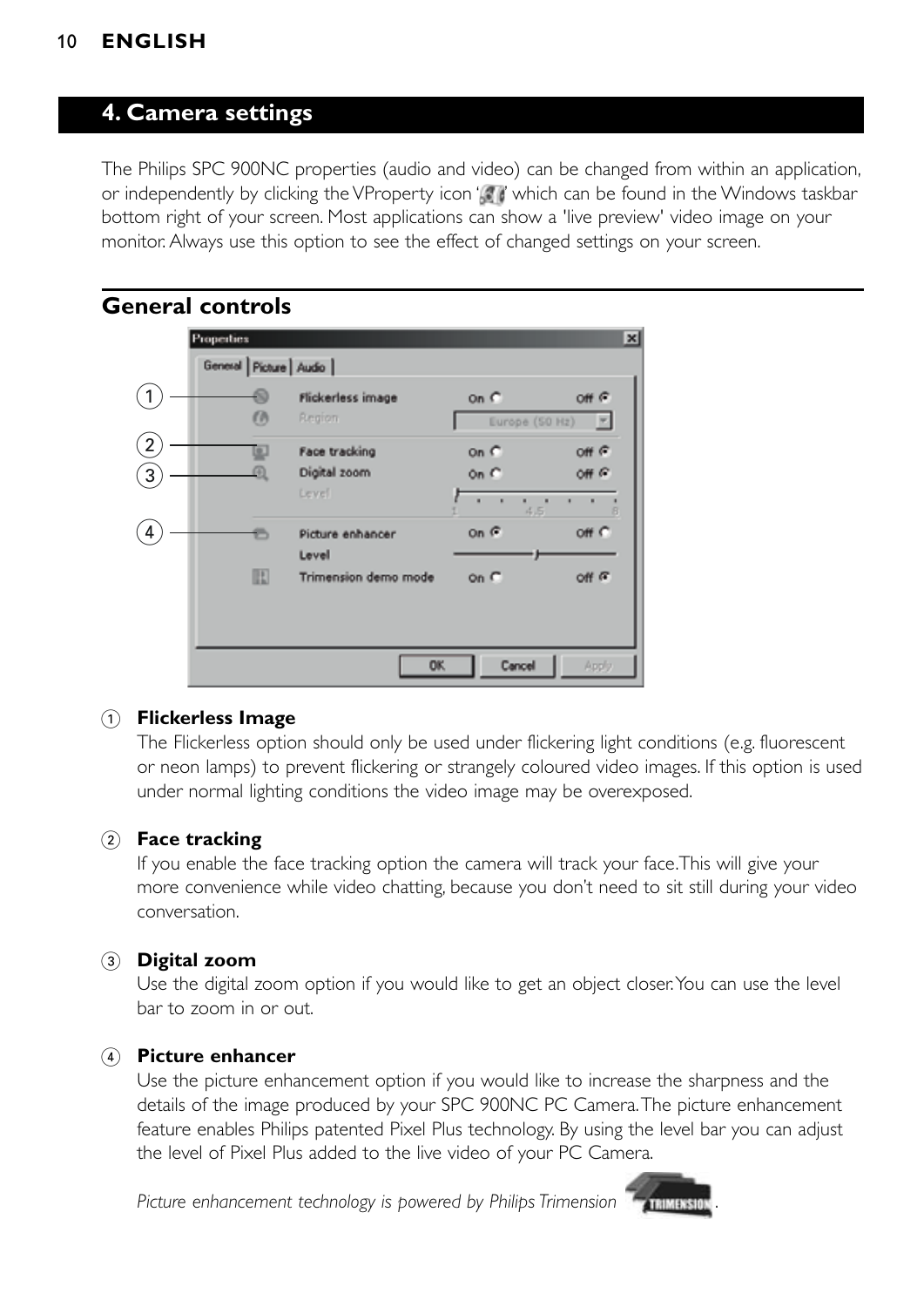|                           | Properties            |   |                                                                        |        |                  |            | $\vert x \vert$ |
|---------------------------|-----------------------|---|------------------------------------------------------------------------|--------|------------------|------------|-----------------|
| 5                         | General Picture Audio |   |                                                                        |        |                  |            |                 |
| 6                         |                       |   | Full automatic control M                                               |        |                  |            |                 |
|                           | Defaults              |   | Frameri Fate                                                           |        | 10 Tps           |            | m.              |
| 8                         | Reset                 |   | Auto Exposure<br>Shutter Speed                                         |        | $O(H \otimes G)$ | <b>Off</b> |                 |
| $\overline{9}$            | Restore.              |   | <b>German</b>                                                          |        |                  |            |                 |
| $\widehat{\mathfrak{10}}$ | Save                  |   | Auto White Delance On SC<br>Indoor $C$ Dominar $C$ . Financialment $C$ |        |                  | <b>Off</b> |                 |
| $\widehat{\mathbb{U}}$    |                       |   | <b>Black</b>                                                           |        |                  |            |                 |
| $\widehat{\mathbb{2}}$    |                       |   | Elon 2                                                                 |        |                  |            |                 |
| $\widehat{13}$            |                       |   | <b>Brightness</b>                                                      |        |                  |            |                 |
| $\widehat{\mathbb{14}}$   |                       |   | Contrast<br>Gamma                                                      |        |                  |            |                 |
| 15                        |                       |   | Saturation                                                             |        |                  |            |                 |
|                           |                       |   | Black & White                                                          | On:    |                  | Off        | $\sqrt{2}$      |
| $\widehat{\mathfrak{g}}$  |                       |   | Backlight compensation                                                 | On:    |                  | Off        | $\sqrt{2}$      |
| $\widehat{\mathbb{U}}$    |                       | n | Mirror.                                                                | Õn.    |                  | Off        | $\sqrt{2}$      |
| 18                        |                       |   | OK.                                                                    | Cancel |                  |            | Apple           |

#### **Picture controls**

#### 5 **Full automatic control: on/off**

This full automatic control mode provides a very easy way to get the best out of your Philips SPC 900NC PC Camera. Or you can choose to have maximum manual control over the camera settings by switching the full automatic control mode off. Full automatic control 'on' is the preferred setting for normal use.

Techniques active within full automatic control mode are:

- *Automatic exposure control* and automatic white balance control, to provide the best video source signal possible;
- *Automatic frame rate selection* for improved camera sensitivity in low light conditions.

#### 6 **Frame rate**

You can use the scroll open menu to set the frame rate of the video you wish to capture. E.g. 30 fps means that the PC Camera will capture video of 30 frames per second.

#### 7 **Auto exposure & exposure slider**

The exposure is the amount of light received by the sensor and is determined by how long the sensor is exposed to capture a snapshot or video frame.The result depends on the sensitivity of the sensor.The PC Camera will find the optimal setting if you select the auto exposure option.You can use the exposure slider if you would like to set the camera according to your personal preferences.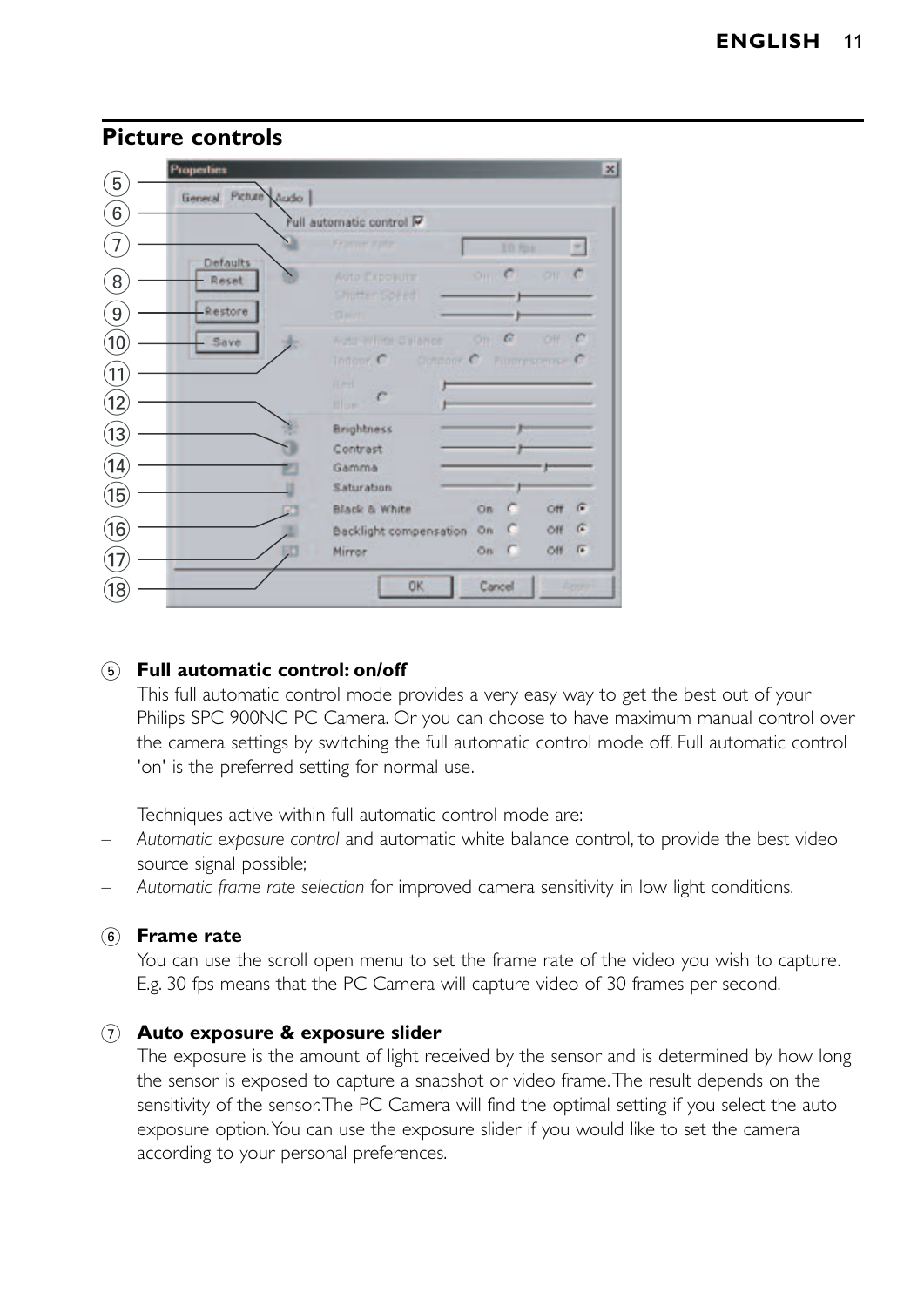#### 8 **Reset**

Press this button if you would like to reset the camera settings to the default factory settings.

#### 9 **Save**

Press this button if you would like to save your personal preferred settings

#### 0 **Restore**

Press this button if you would like to restore your personal preferred settings

#### ! **Auto White balance**

Most light sources are not 100% pure white but have a certain 'color temperature'. Normally our eyes compensate for lighting conditions with different color temperatures. If the Auto White balance is selected, the camera will search for an object of which the camera knows the color temperature of and will compensate all the other colors in the view of the camera accordingly.

You can also select the 'Indoor','Outdoor' and 'Fluorescence' options to provide the camera with more information to find the right setting.You can use the 'Red' and 'Blue' sliders if you would like to set the camera according to your personal preferences.

#### @ **Brightness**

Brightness enables you to adjust the brightness of the displayed image or video to suit your own preference. Use the slider to find your preferred setting.

#### **13 Contrast**

Contrast enables you to control the ratio between dark and light according to your own preference. Use the slider to find your preferred setting.

#### \$ **Gamma**

Gamma enables you to brighten dark areas within the displayed image or video and visualize more details without over-exposing already light areas. Use the slider to find your preferred setting.

#### $(15)$  **Saturation**

Saturation enables you to set the colour reproduction from black and white to a full colour image or video according to your own preference. Use the slider to find your preferred setting.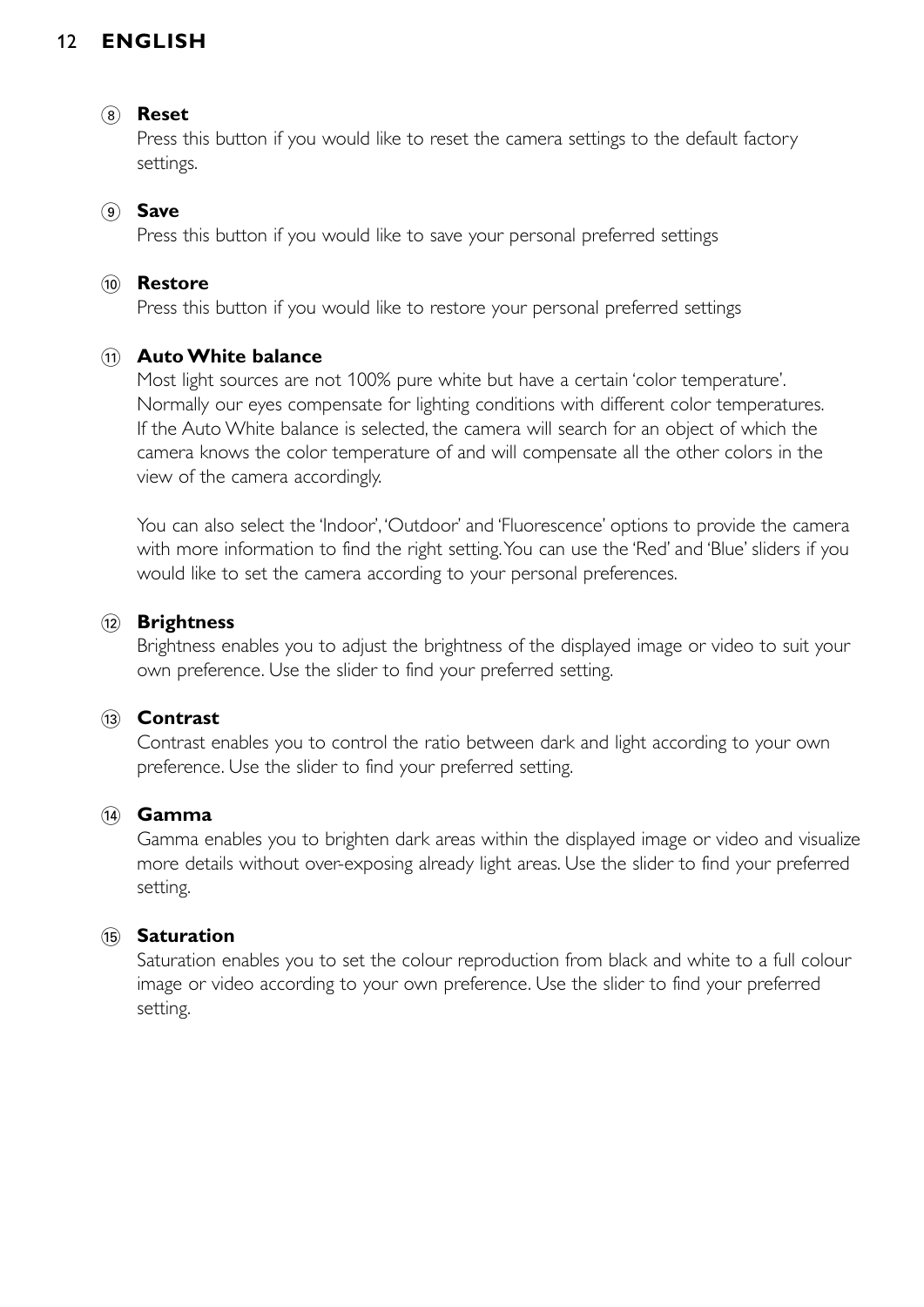#### $(16)$  **Black and white**

The 'Black and white' checkbox is used to switch from colour images to black and white and back.

#### $(1)$  **Backlight compensation**

Turn on the backlight compensation to improve the image quality when you have a scene where the background has a high illumination level (for instance when you are sitting in front of a bright light).

#### $(18)$  **Mirror**

Clicking the 'Mirror Image' checkbox flips the image horizontally.

You can use this feature when you want to use the Philips SPC 600NC and monitor as a mirror, or to take pictures of mirrored images.

### **Audio controls**

|     | <b>Properties</b>     |                                                                                                                           | ×     |
|-----|-----------------------|---------------------------------------------------------------------------------------------------------------------------|-------|
|     | General Picture Audio |                                                                                                                           |       |
|     |                       | Audio Format: 44100 Hz, 16 bits, Stereo, CD quality                                                                       |       |
|     | <b>Mill</b>           | Microphone volume                                                                                                         |       |
| (19 |                       | Volume level wizard                                                                                                       |       |
|     |                       | Start                                                                                                                     |       |
|     |                       | <br>m<br>Press start to<br>−<br><br><br><br>help you set-up<br>m<br>m<br>microphone<br><br>╾<br><br>volume.<br>-<br>m<br> |       |
|     |                       | R<br>L.                                                                                                                   |       |
|     |                       | OK.<br>Cancel                                                                                                             | ActFA |

#### ( **Volume slider**

This slider provides manual control over the microphone volume.

#### ) **Start**

Test the audio level by clicking on the 'Start' button.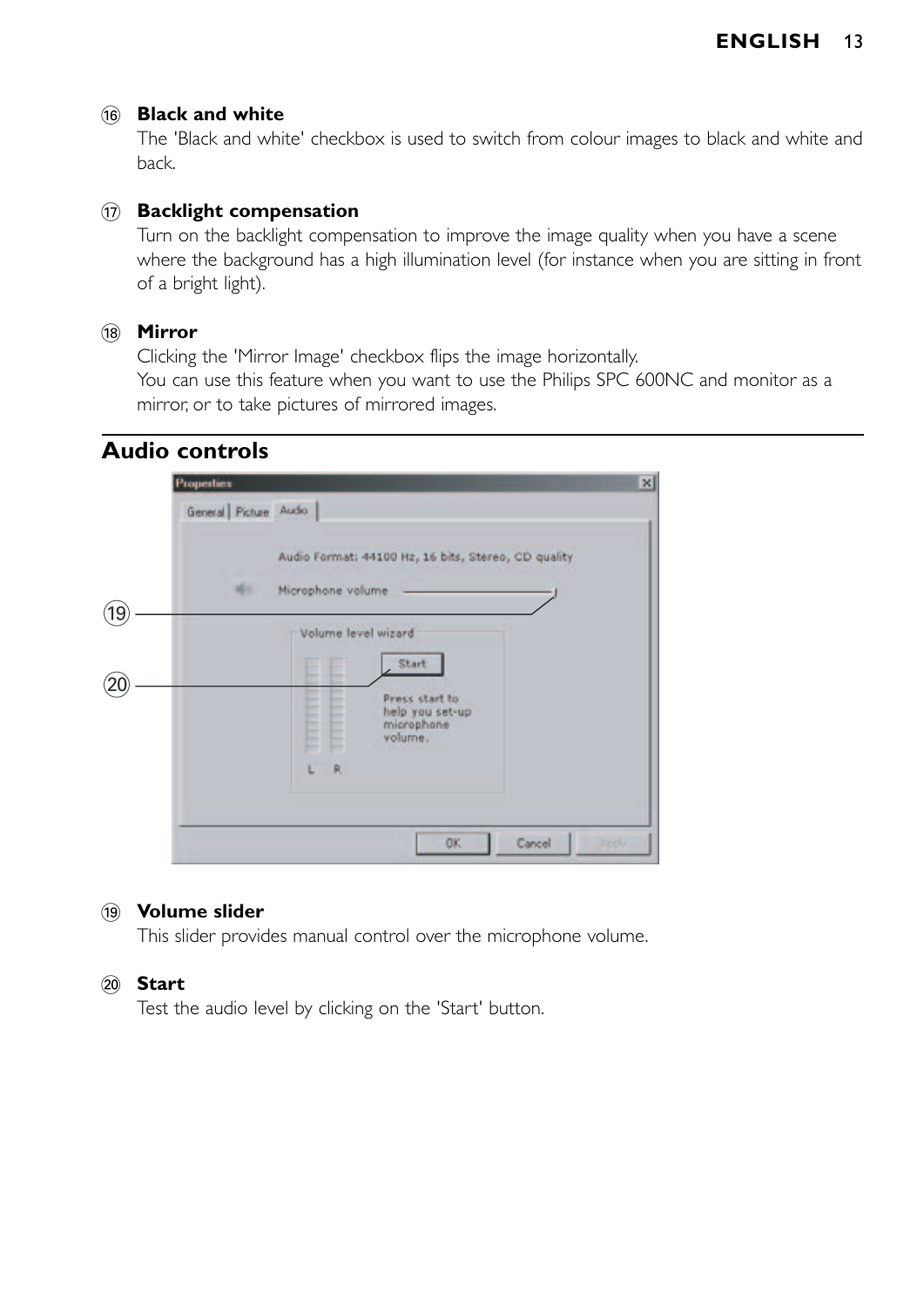# **5. Using the applications**

### **VLounge**

• For quick and easy start-up of the VLounge software, press the camera's Quick launge button.



• For additional support read the 'Help' documentation within the 'Help' option of the menubar of VLounge.

### **MSN messenger**

You can download and install MSN Messenger via Microsoft MSN Messenger websites. In the list below you will find the website address for your country for downloading MSN Messenger:

USA - http://messenger.msn.com Norway - http://messenger.msn.no Germany - http://messenger.msn.de Finland - http://messenger.msn.fi France - http://messenger.msn.fr Sweden - http://messenger.msn.se United Kingdom - http://messenger.msn.co.uk Denmark - http://messenger.msn.dk Spain: - http://messenger.msn.es The Netherlands - http://messenger.msn.nl Portugal - http://messenger.msn.com Austria - http://messenger.msn.at Italy - http://messenger.msn.it Swiss (German) - http://messenger.msn.ch Belgium (Dutch) - http://messenger.msn.be Swiss (French) - http://messenger.fr.msn.ch Belgium (French) - http://messenger.fr.msn.be

Please follow the on-screen instructions during downloading and installation of MSN Messenger.

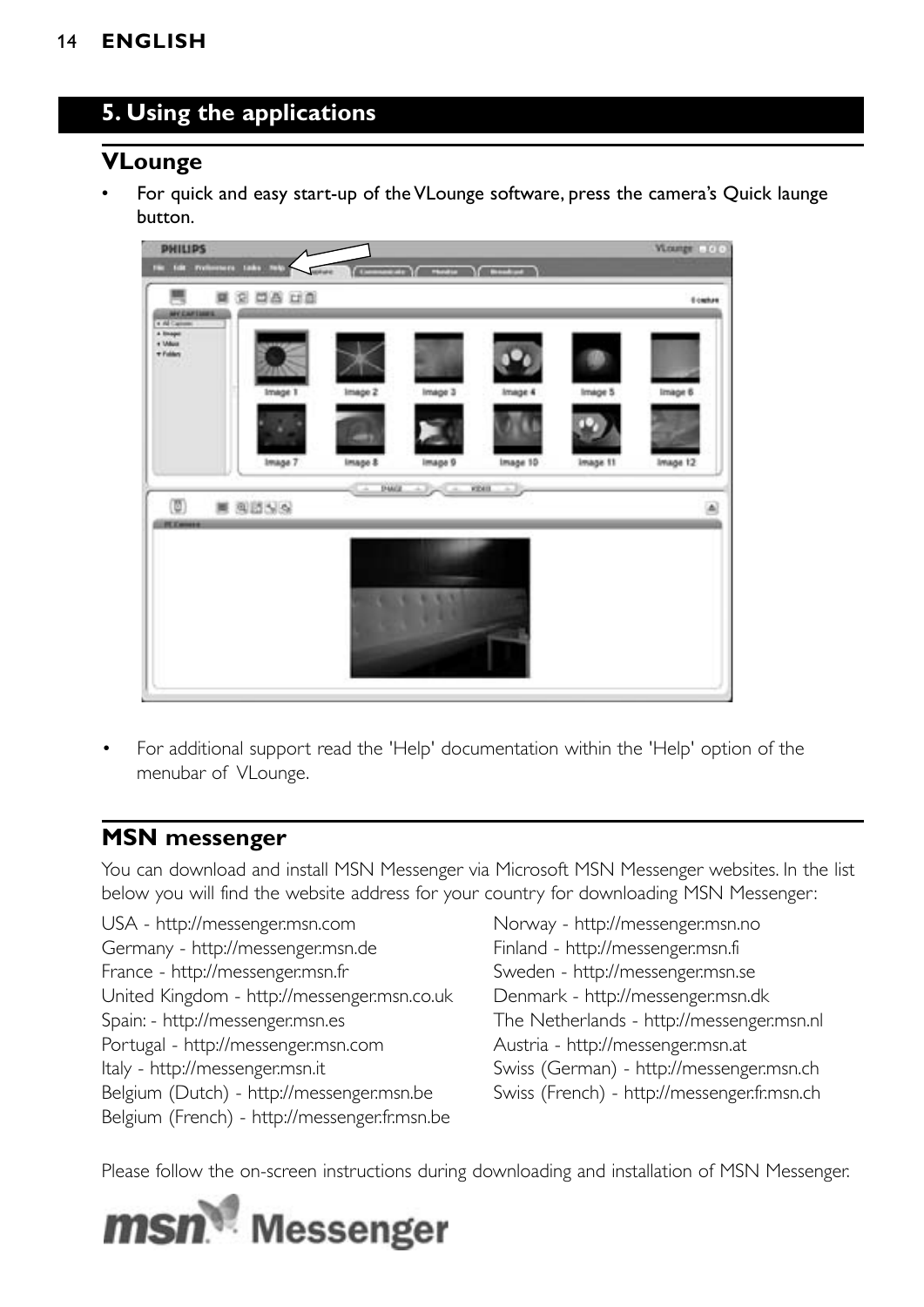# **Yahoo! Messenger**

You can download and install Yahoo! Messenger via Yahoo! Messenger websites. In the list below you will find the website address for your country for downloading Yahoo! Messenger:

USA - http://messenger.yahoo.com Norway - http://no.messenger.yahoo.com/ Germany - http://de.messenger.yahoo.com/ Finland - http://messenger.yahoo.com France - http://fr.messenger.yahoo.com/ Sweden - http://se.messenger.yahoo.com/ United Kingdom - http://uk.messenger.yahoo.com Denmark - http://dk.messenger.yahoo.com/ Spain - http://es.messenger.yahoo.com/ The Netherlands - http://messenger.yahoo.com Portugal - http://messenger.yahoo.com Austria - http://messenger.yahoo.com Italy - http://it.messenger.yahoo.com/ Swiss - http://messenger.yahoo.com Belgium - http://messenger.yahoo.com

Please follow the on-screen instructions during downloading and installation of Yahoo! Messenger.



## **AOL Instant Messenger**

You can download and install AOL Instant Messenger via the America Online website. Please find below the website address for downloading AOL Instant Messenger:

http://www.aim.com/

Please follow the on-screen instructions during downloading and installation of AOL Instant Messenger.

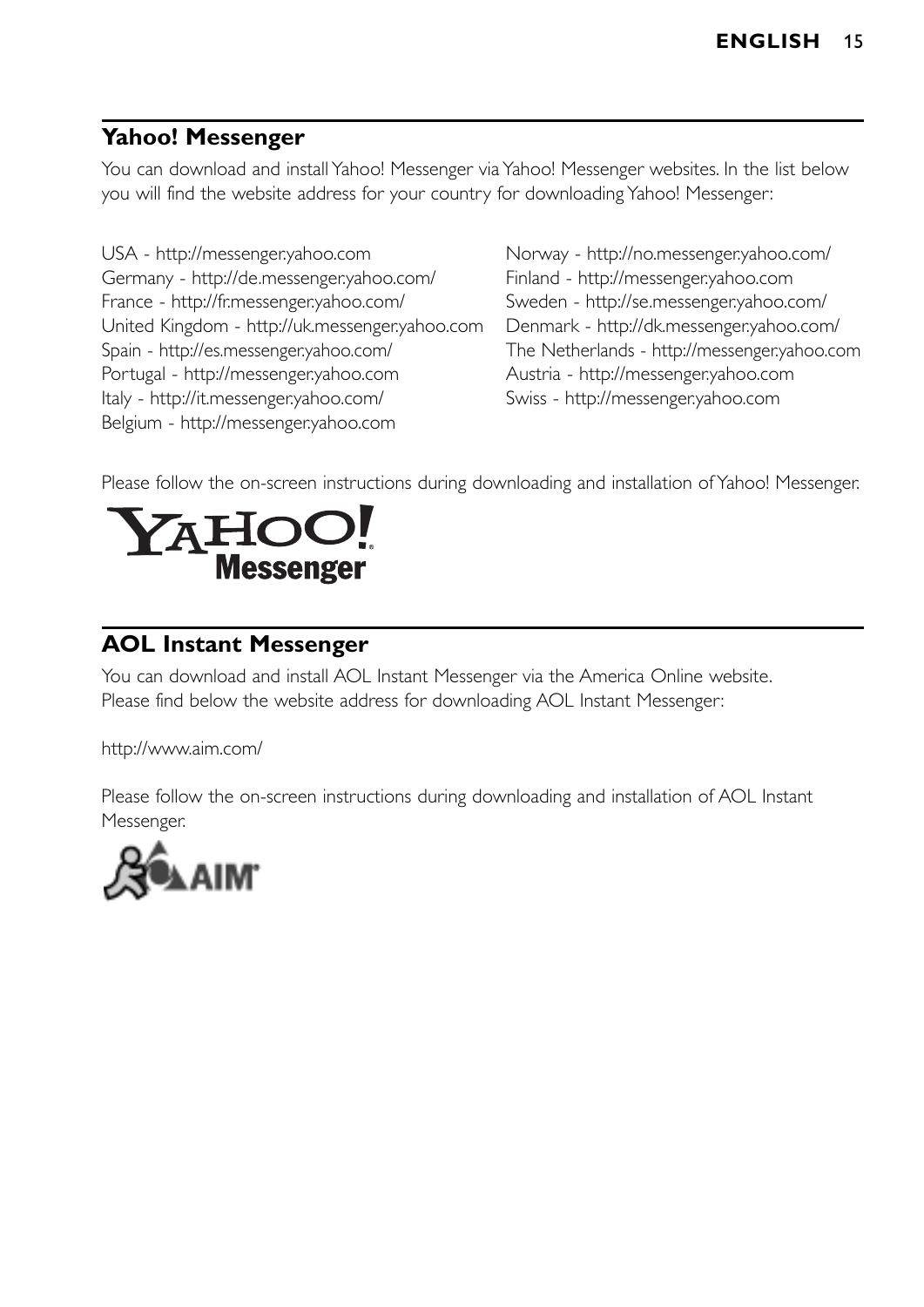## **Microsoft NetMeeting**

Microsoft NetMeeting is a standard application that comes with your Windows operating system (from Windows 98SE onwards).Windows NetMeeting is already installed on your PC during the installation of your Windows operating system.To create a shortcut on your PC's desktop you need to do the following:

- **1** Use the Windows search option within the Windows 'Start' menu.
- **2** Search for 'NetMeeting' on your C:\ drive.
- **3** The search utility will find the following: NetMeeting.
- **4** Click on **WetMeeting** using your right mouse button and select: 'Send To  $\rightarrow$  Desktop (create shortcut)'.

#### *To initiate a video chat:*

- **1** Double click on the 'NetMeeting Shortcut' on your PC's Desktop to start a NetMeeting session.
- **2** Click on 'Help' → 'About NetMeeting' and find out your local IP address. You can ask your meeting partner to find out his/her IP address in the same way.



**3** Click the telephone icon.



- **4** In the 'Place A Call' dialogue box, fill in your partner's IP address in 'To: '
- **5** Click on 'Call' and wait for response.

#### *Note!*

*If you or your partner are/is behind a firewall or is using a proxy server (common for office users), please refer to NetMeeting Help about detail solutions.*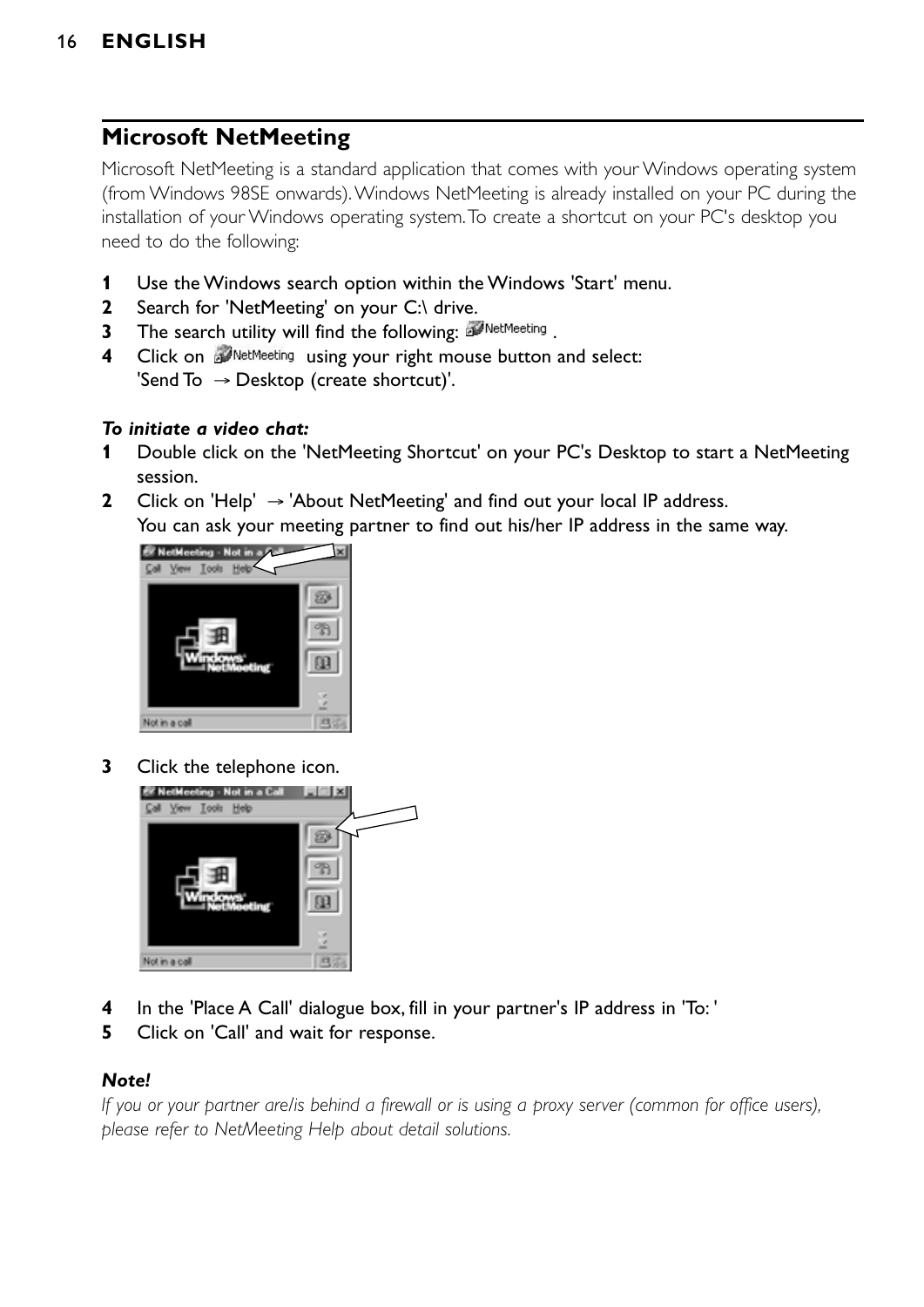#### *To respond to an incoming call:*

- **1** You can choose 'Automatically Accept Calls' or you can accept manually.
- **2** When the 'Incoming Call' dialogue box appears, click on 'Accept'.

#### *Notes!*

- *Only two computers in a NetMeeting conference can use audio for communication. All other participants must communicate through other options, like Chat or the shared Whiteboard.*
- *You can also initiate a video conference with more than one partner. Please read Help in Microsoft®NetMeeting.*

# **Making snapshots using Windows® XP**

You can use Microsoft® Windows® XP to make snapshots with your Philips SPC 900NC PC Camera.

If you need additional support, please refer to the 'Help' topics of Microsoft® Windows® XP. Search for 'Get picture'.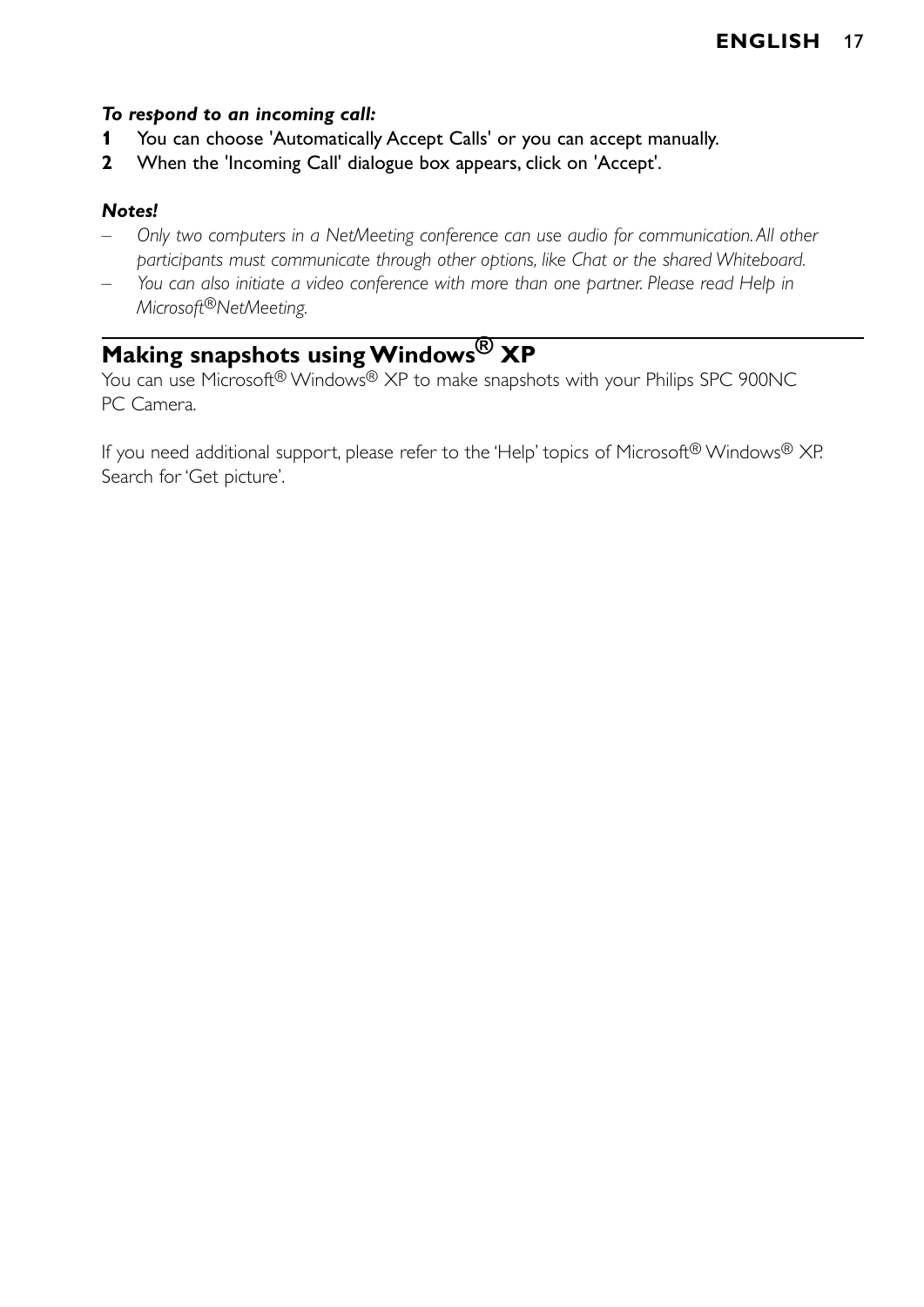# **6. Technical specifications**

| $\textbf{Integrated lens} \textcolor{red}{} \textcolor{red}{} \textcolor{red}{} \textcolor{red}{} \textcolor{red}{} \textcolor{red}{} \textcolor{red}{} \textcolor{red}{} \textcolor{red}{} \textcolor{red}{} \textcolor{red}{} \textcolor{red}{} \textcolor{red}{} \textcolor{red}{} \textcolor{red}{} \textcolor{red}{} \textcolor{red}{} \textcolor{red}{} \textcolor{red}{} \textcolor{red}{} \textcolor{red}{} \textcolor{red}{} \textcolor{red}{} \textcolor{red}{} \textcolor{red}{} \textcolor{red}{} \textcolor{$ |
|----------------------------------------------------------------------------------------------------------------------------------------------------------------------------------------------------------------------------------------------------------------------------------------------------------------------------------------------------------------------------------------------------------------------------------------------------------------------------------------------------------------------------|
|                                                                                                                                                                                                                                                                                                                                                                                                                                                                                                                            |
|                                                                                                                                                                                                                                                                                                                                                                                                                                                                                                                            |
|                                                                                                                                                                                                                                                                                                                                                                                                                                                                                                                            |
|                                                                                                                                                                                                                                                                                                                                                                                                                                                                                                                            |
|                                                                                                                                                                                                                                                                                                                                                                                                                                                                                                                            |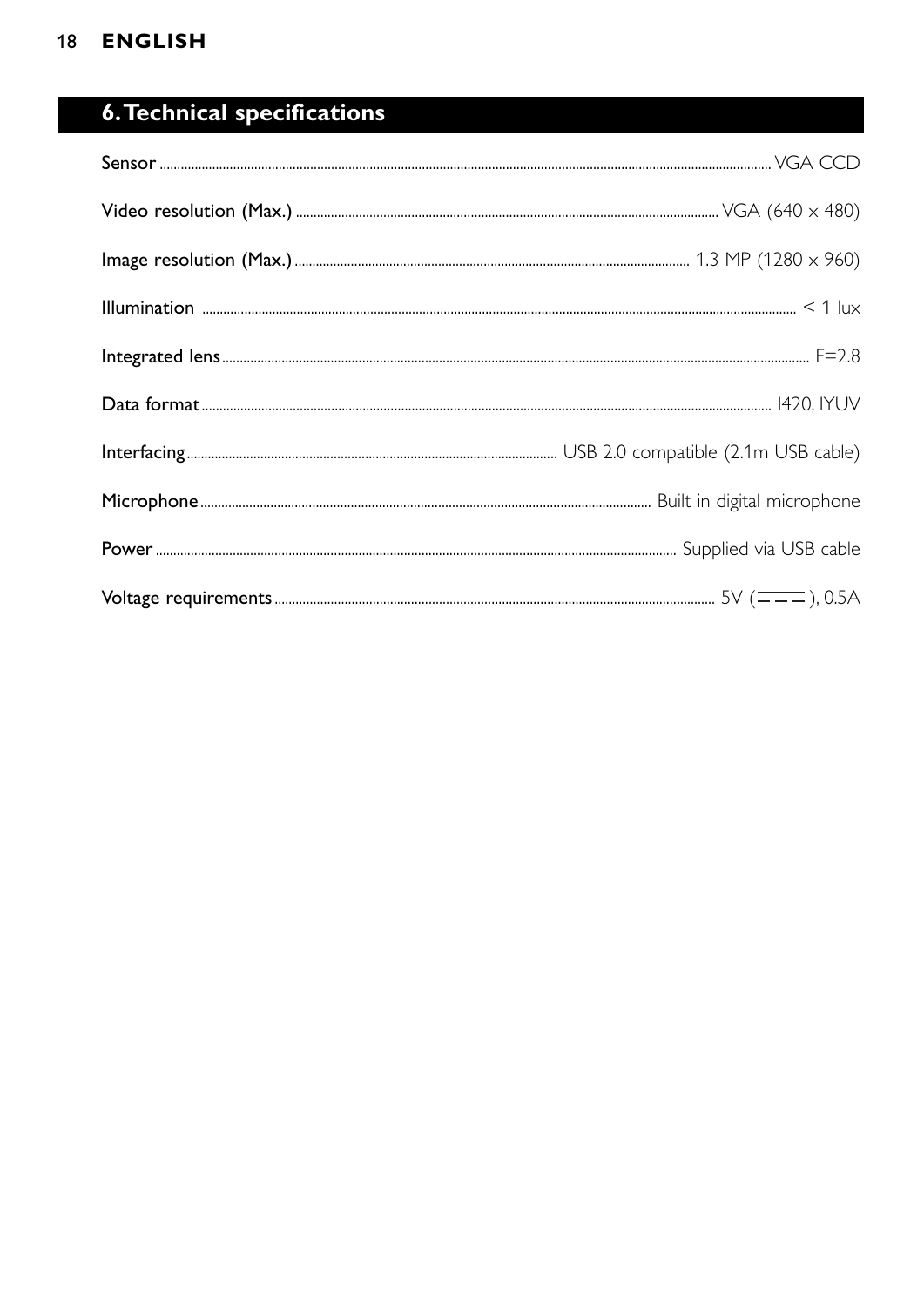# **7. Important information**

### **Disclaimer**

Philips makes no warranty of any kind with regard to this material, including, but not limited to, the implied warranties of merchantability and fitness for a particular purpose. Philips assumes no responsibility for any error that may appear in this document. Philips makes no commitment to update nor to keep current the information contained in this document.

# **FCC compliance**

This device complies with Part 15 of the FCC Rules. Operation is subject to the following two conditions:

- **1** this device may not cause harmful interference, and
- **2** this device must accept any interference received, including interference that may cause undesired operation.

#### *Note!*

*This equipment has been tested and found to comply with the limits for a Class B digital device, pursuant to Part 15 of the FCC Rules.These limits are designed to provide reasonable protection against harmful interference in a residential installation.This equipment generates, uses and can radiate radio frequency energy and, if not installed and used in accordance with the instructions, may cause harmful interference to radio communications. However, there is no guarantee that interference will not occur in a particular installation. If this equipment does cause harmful interference to radio or television reception, which can be determined by turning the equipment off and on, the user is encouraged to try to correct the interference by one or more of the following measures:*

- *Reorient or relocate the receiving antenna.*
- *Increase the separation between the equipment and receiver.*
- *Connect the equipment to an outlet on a circuit different from that to which the receiver is connected.*
- *Consult the dealer or an experienced radio/TV technician for help.*

Any unauthorized modification to this equipment could result in the revocation of the authorization to operate the equipment.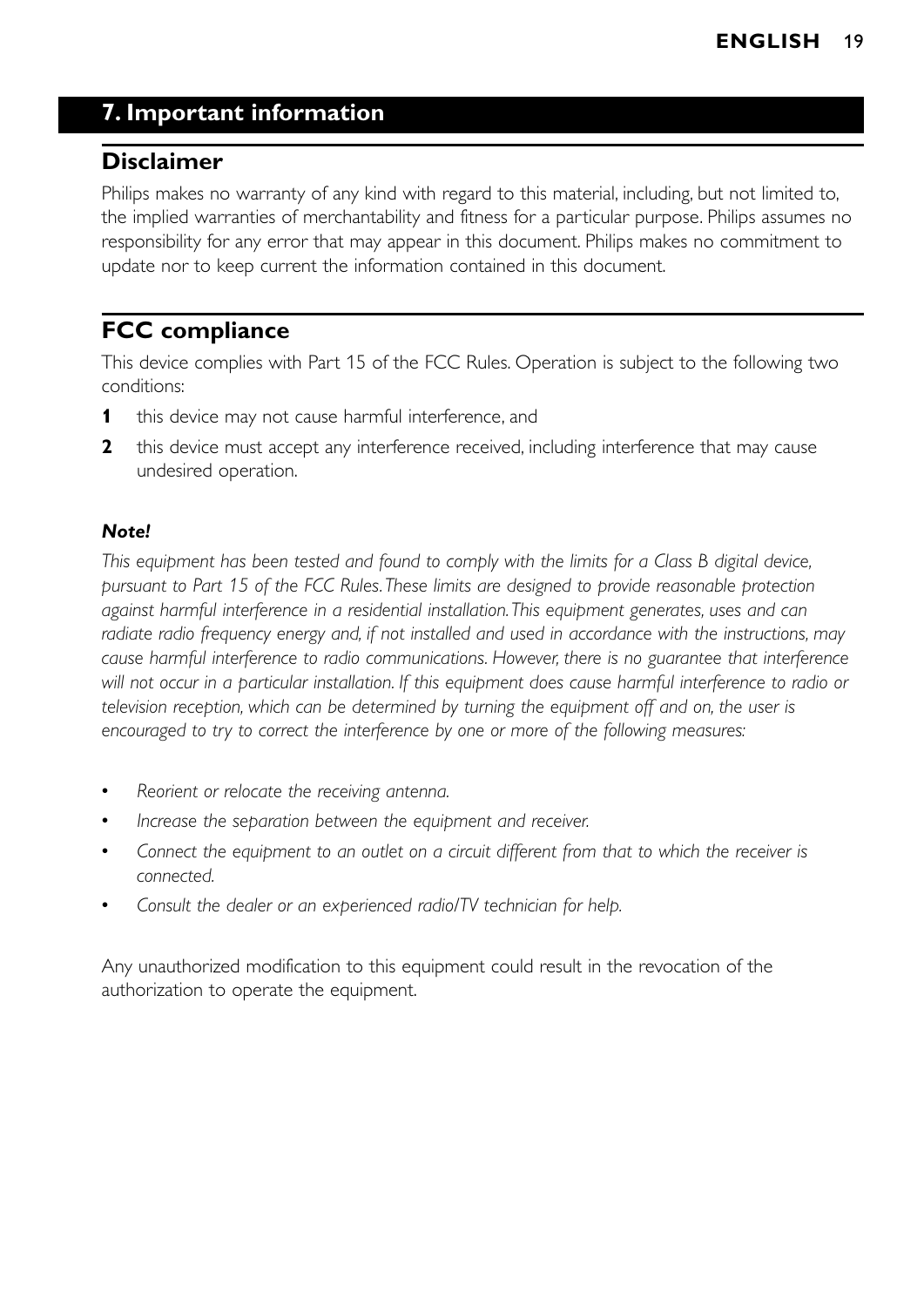# **Environmental information**



All redundant packaging has been omitted.We have done our utmost to make the packaging easily separable into four materials: cardboard, polystyrene foam, PET and polyethylene.Your set consists of materials which can be recycled if disassembled by a specialized company. Please observe the local regulations regarding the disposal of packaging, exhausted batteries and old equipment.



### *WARNING*

Plastic bags can be dangerous.To avoid danger of suffocation, keep this bag away from babies and small children.

# **Information to the consumer**

*Disposal of your old product* 



Your product is designed and manufactured with high quality materials and components, which can be recycled and reused.

When this crossed-out wheeled bin symbol is attached to a product it means the product is covered by the European Directive 2002/96/EC.

Please inform yourself about the local separate collection system for electrical and electronic products.

Please act according to your local rules and do not dispose of your old products with your normal household waste.The correct disposal of your old product will help prevent potential negative consequences for the environment and human health.

### **System requirements**

- Microsoft® Windows® 98SE/2000/ME or XP:
- Pentium<sup>®</sup> III, 500 Mhz or equivalent;
- 128MB RAM and 100 MB free hard disk space;
- One free USB port and CD-ROM or DVD drive.

# **Disclaimer of warranty**

The software on the CD-ROM supplied is sold 'as is' and without warranties whether expressed or implied. Because of the various software and hardware environments into which this program may be put, no warranty of fitness for a particular purpose is offered.

# **Limitations of damages**

The vendor will not be liable for any indirect, special, incidental or consequential damages (including damages for loss of business, loss of profits, or the like), whether based on breach of contract, tort (including negligence), product liability or otherwise, even if the vendor or its representatives have been advised of the possibility of such damages and even if a remedy set forth herein is found to have failed its essential purpose.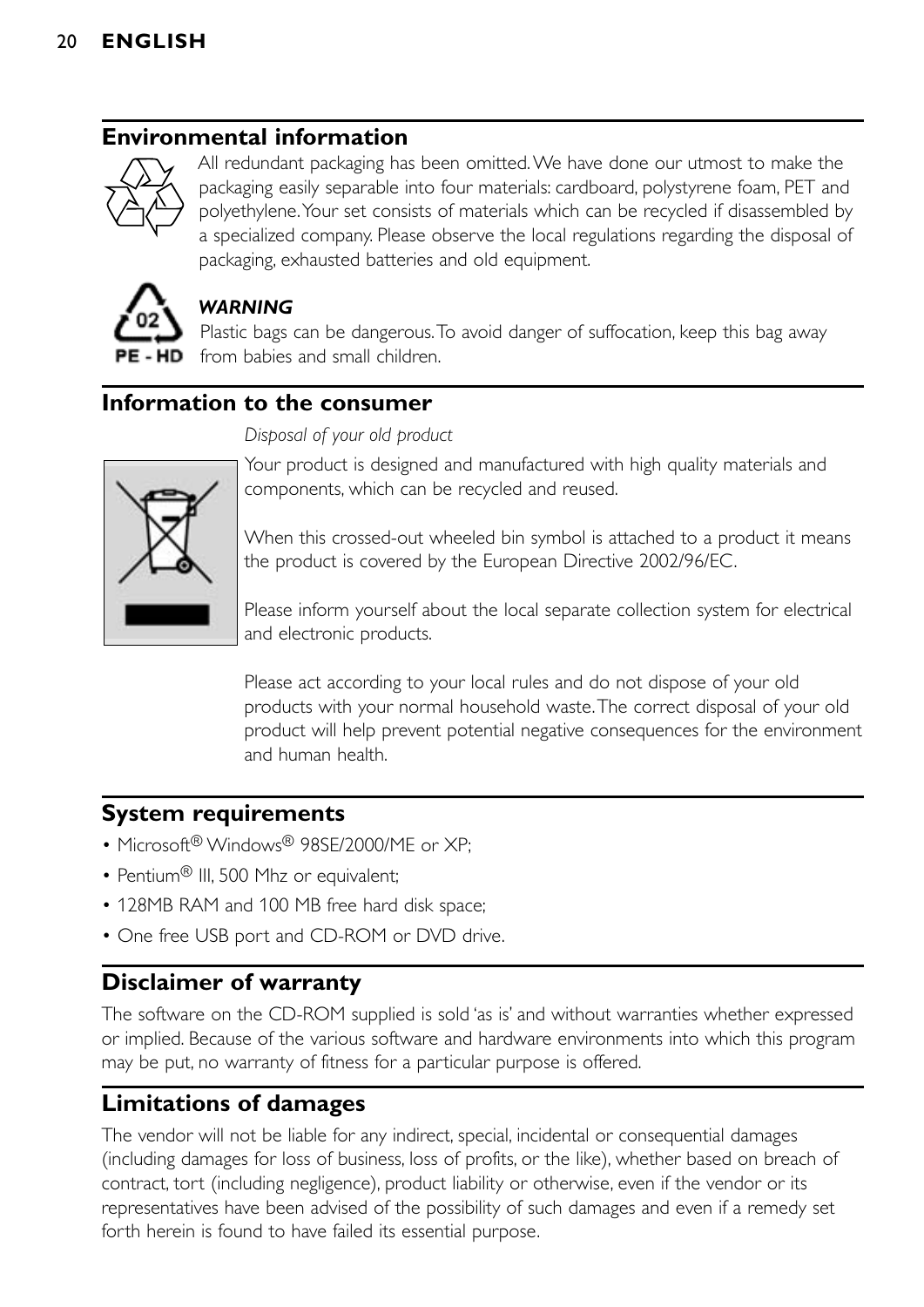# **8. Helpline**

# **Need Help?**

If you have any questions about the Philips SPC 900NC Camera, please contact our helpline for assistance! You can find the number in the list below.

Before you call, please read this manual carefully.You will be able to solve most of your problems.

The model number of the camera is SPC 900NC.

| Date of purchase: |     |              |  |
|-------------------|-----|--------------|--|
|                   | dav | /month /year |  |

| Country                               | Telephone number            |
|---------------------------------------|-----------------------------|
| België/Belgique/Belgien (Belgium)     | $\sqrt{2}$ 070 222303       |
| Danmark (Denmark)                     | $35 - 25 - 8759$            |
| Deutschland (Germany)                 | <b>12</b> 0180 536767       |
| Espana (Spain)                        | <b>12</b> 902 888 784       |
| France                                | <b>12</b> 08 09165 0005     |
| Ελλάδα (Greece)                       | <b>12</b> 0 0800 3122 1280  |
| Italia (Italy)                        | <b>12</b> 899 23 45 06      |
| Luxembourg (Luxemburg)                | <b>12</b> 40 6661 5644      |
| Nederland (Netherlands)               | <b>12</b> 0900 8407         |
| Norge (Norway)                        | <b>T</b> 2270-8111          |
| Österreich (Austria)                  | <b>12</b> 0810 001 203      |
| Portugal                              | $27$ 1359 1442              |
| Schweiz/Suisse/Svizzera (Switzerland) | <b>12</b> 0844 800 544      |
| Suomi (Finland)                       | <b>12</b> 09 6158 0250      |
| Sverige (Sweden)                      | <b>12</b> 08 5792 9100      |
| United Kingdom                        | <b>12</b> 0906 1010 016     |
| U.S.A. (United States of America)     | $32 - 1 - 866 - 892 - 4765$ |

If your country is not mentioned in the list above, please check our website:

### *www.philips.com/support*

for additional information.